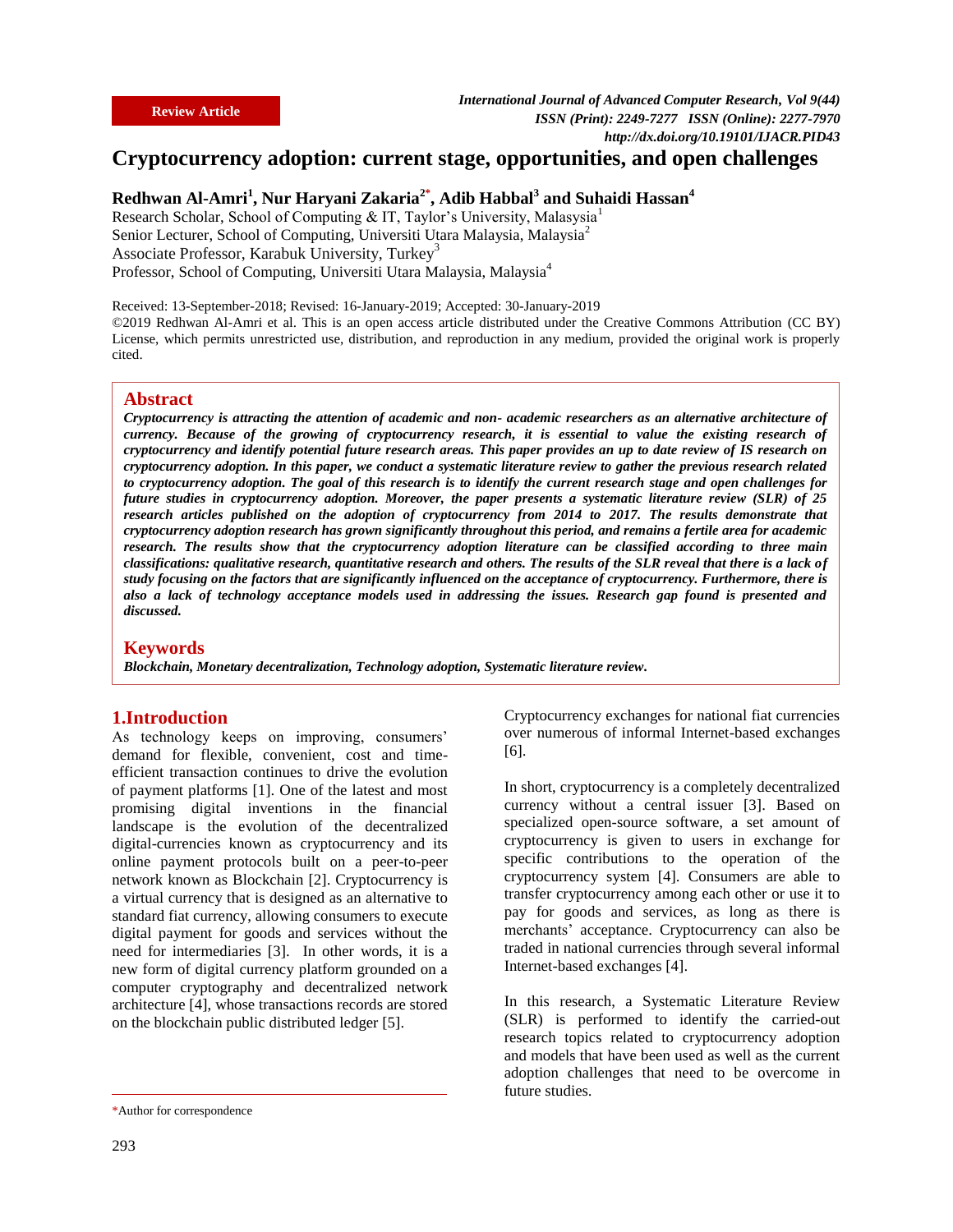To accomplish this goal, systematic literature review was selected as the methodology to explore relevant papers in scientific databases and to draw a map of current cryptocurrency adoption research. The remaining of the paper is organized as follows.

Section two explains the study design. First, we briefly provide a background about cryptocurrency, and then describes the goal and research questions of the SLR followed by the research process. In section three, we present the classification achieved from the literature review as well as a summary of the previous related research conducted. In section four, we discuss the current gap in the research. Finally, in section five we provide conclusions as well as future research directions.

### **2.Background of cryptocurrency**

Although digital currency concept has existed since 1980s, cryptocurrency was only utilized with the launching of Bitcoin as a decentralized cryptocurrency in 2009 using the Blockchain technology [7]. Blockchain was designed with the aim of creating a decentralized environment where transaction and data are not controlled by a thirdparty. Blockchain is a distributed database platform which preserves an incessantly growing list of data records which are verified by the mining nodes. The data is stored in a public ledger, containing information about each and every completed transaction [8]. Blockchain is a decentralized solution that operates without the need for third-party organization involvement. Blockchain shares all the information regarding each and every transaction ever conducted and makes it available to all nodes [8]. This characteristic makes the Blockchain more transparent than traditional centralized transactions involving a third-party organization. Furthermore, as a degree of security for nodes to confirm the transaction made, notes in Blockchain are all anonymous [8]. The whole process performed by each node is known as mining, every time a block is verified, and the miner receives a reward amount as for his /her participation in mining. Miners can be anyone as it is an open community of users interested in checking and validating new cryptocurrency transaction records [4]. The first miner to successfully validate a new transaction obtains the reward.

Cryptocurrency technology moved the financial market one extra step towards the future by decentralizing the currency and releasing it from the hierarchical power structures. As a substitute, consumers and organizations perform transactions digitally on a peer-to-peer network [1].

Cryptocurrency allows consumers to exchange value electronically independently without the need for other authorities nor on intermediaries to facilitate the process. Generally, the whole process of cryptocurrency transaction undergoes the concept of encryption algorithm theory, solving to create a unique hash values that are finite in numbers. Using a network of computer nodes to verify transactions, consumers are capable of trading and exchanging hushes just like a standard fiat money [1].

### **3.Methodology**

This paper's goal is to identify the current stage of cryptocurrency adoption and the models that have been used as well as the adoption challenges that need to be addressed in future studies. Firstly, we performed an SLR to gather used cases of the cryptocurrency adoption and to gather evidence from the literature regarding the current stage of adoption, the models used and future potential factors to be addressed to improve the adoption rate of the cryptocurrency among users. To accomplish the goal of our SLR, research questions were formulated as follows:

#### **RQ1: What research topics have been addressed in cryptocurrency adoption?**

The SLR main research question is to highlight the existing research topics on cryptocurrency adoption. By gathering related papers from scientific databases, it would be possible to form a general understanding of cryptocurrency adoption research and identify the current research areas. Identifying the current research conducted on the adoption of cryptocurrency will significantly assist researchers in gaining a better understanding of the current stage of adoption, which will then carry the research on cryptocurrency adoption even further.

#### **RQ2: What models have been used to carry out cryptocurrency adoption research?**

Adoption models are mostly known for their relation to social aspects, system adoption, user attitudes and behavior towards new technology innovation. By reviewing all the relevant papers, it would be possible to create a summary of what have been done by previous researchers in this area as well as what models have been used to carry out the research. At the same time, reviewing the related models will make it easier to identify all the significant factors that influence the adoption of cryptocurrency.

#### **RQ3: What are the current gaps in cryptocurrency adoption?**

A systematic literature review provides an understanding of the existing research gaps. Identifying the research gaps will assist researchers in focusing their research on potential research areas. Highlighting the research gaps will provide an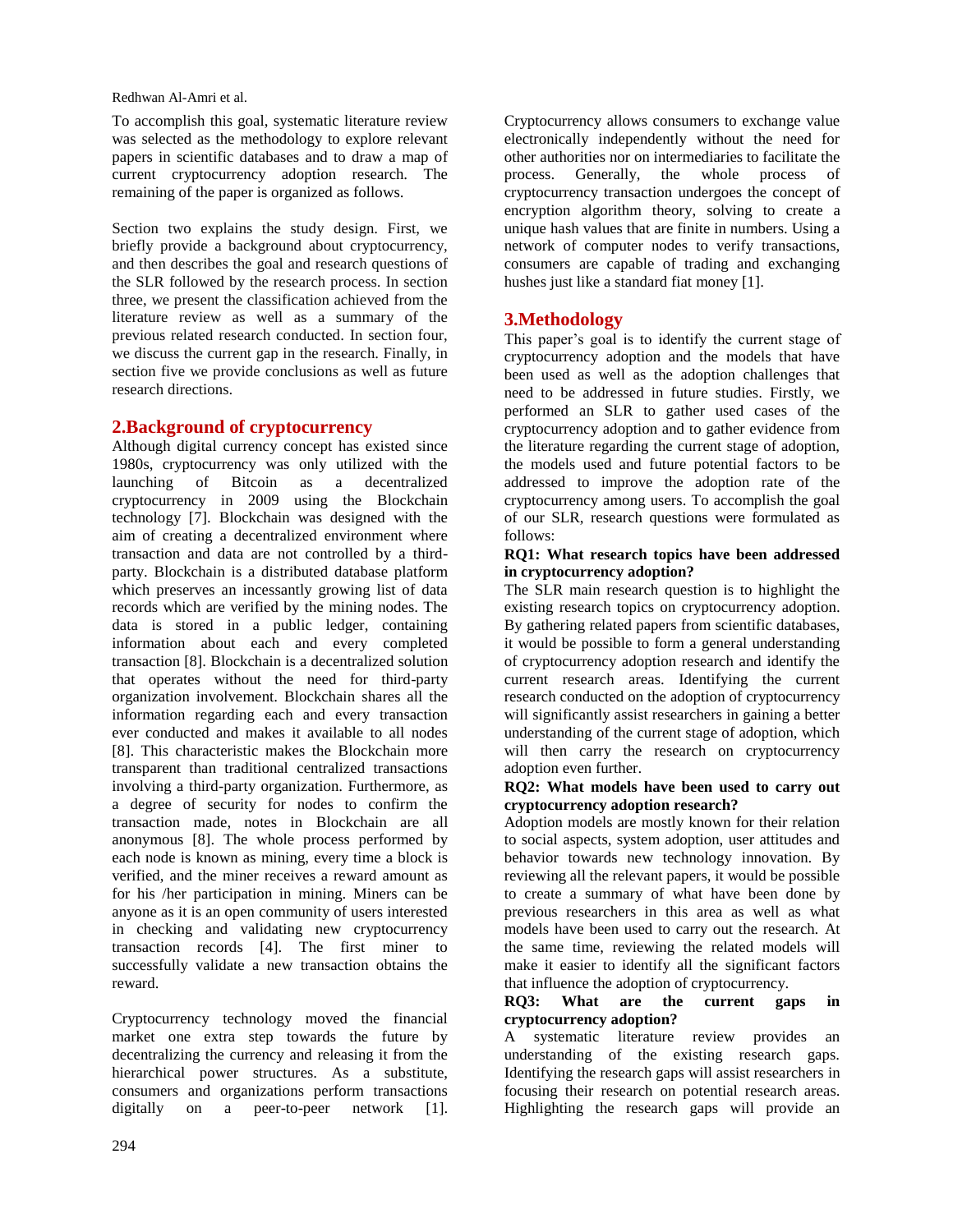International Journal of Advanced Computer Research, Vol 9(44)

understanding of the research questions regarding the current cryptocurrency adoption.

#### **RQ4: What are the directions for future research on the adoption of cryptocurrency?**

Understanding the potential future research directions for cryptocurrency adoption is a consequence of RQ1-RQ3. Responding to this research question is helpful in the stage of determining where the research of cryptocurrency adoption should be directed and what factors need to be addressed.

#### **3.1Search process**

To perform this study, guidelines on SLR given by Kitchenham [9] were followed. The keywords

cryptocurrency adoption / acceptance was used to explore the listed digital libraries: IEEE Xplore; ACM Digital Library; SpringerLink; ScienceDirect; Google Scholar. A total number of 37 papers were gathered. In order to select which one of them to be intensely analyzed. Next, two exclusion stages were conducted, one is based on titles and the other is based on abstracts. Followed, papers regarding nonadoption aspects (e.g. papers focusing on security and legal issues or purely technical aspects of cryptocurrencies) were excluded. Finally, a total of 25 papers left, from which the information necessary were extracted to answer the research questions.



**Figure 1** Systematic literature review search process [8]

*Figure 1* illustrates the methodology used in conducting this SLR. At the first phase, papers were screened according to their titles and then papers with no relevance to the research topic were excluded. For instance, the search engine shows papers which are not related to the adoption of cryptocurrency. These papers were evidently out of the scope of this systematic literature review.

Nevertheless, in several cases, it was hard to decide the relevancy level of the papers based on the title. In these cases, papers were passed through the following stages for more reading process. In the following phase, we read the abstracts of each paper that passed the previous phase. Furthermore, a particular inclusion and exclusion criteria were utilized to screen each paper. Then, we decided to exclude the subsequent types of papers: (1) papers that had addresses cryptocurrency from other aspects than adoption and (2) papers that were duplicates. Papers that passed the exclusion criteria, was considered a focus on cryptocurrency adoption; therefore, we decided to include it in the next screening stage.

The following stage in this systematic literature review is Keywords. Keywords used includes (Adoption, Adopters, Acceptance, Usage, Use, Usability, Choice, Choosing, Motivation, Intention, Perception, Understanding, Perceived). Keywords

filtering were conducted in two stages. The first stage involved reading the abstract and identifying keywords and concepts that reflected the contribution of the research [10]. The second stage was to build a higher level of understanding based on these keywords. Keywords were used to cluster and form categories in the systematic literature review. After the categories had been clustered, comes the process of reading all the selected papers. This led to an SLR of clustered categories formed from all the relevant studies related to the research topic.

### **4.Results in cryptocurrency adoption 4.1Classification results**

In this section, twenty-five articles were identified in which all of them were published within the past four years. This classification will involve categorizing the results based on research approach taken (qualitative, quantitative, mixed method and other). Based on these results, it is evident that cryptocurrency adoption research has continued to increase over the years of study. The results extracted from the analyzed papers were reported, organized to answer the research question (i.e.: RQ1 and RQ2). Discussion on the results will follow in Section 4. The results answering RQ1 and RQ2 are presented below in a form of discussion and summary tables. Precisely, for each study, we report: the category in which we classified the study, the reference to the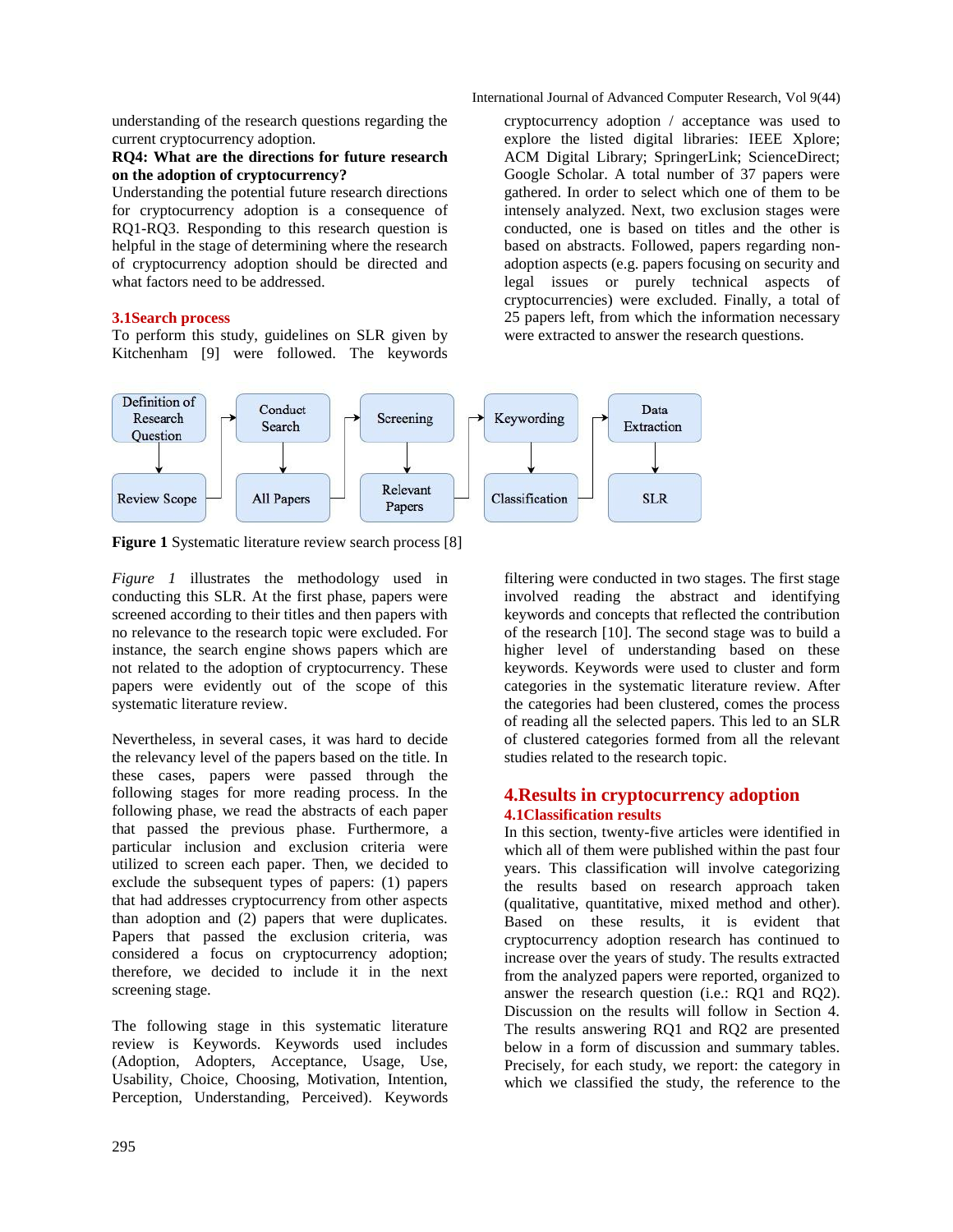study in the bibliography, the area of research, model, and methodology used and the country.

### **4.1.1 Qualitative research**

Qualitative research is the first category of this classification. In this category, authors used the interview as a method to carry out their research. A research conducted by [11], examined the cryptocurrency as a promising type of payment platform by conducting an inductive and investigative interview with 13 consumers in three separate categories to determine the usability, usefulness, and subjectivity norm effects on consumers' intention towards the adoption of cryptocurrency. Using Technology Acceptance Model (TAM) that focuses on perceived ease of use, perceived usefulness, and subjective norms, the authors have come up with results that perceived ease of use is considered low by most of stakeholders and perceived usefulness is fluctuating based on consumers' category. The concept of cryptocurrency as a promising payment platform with potential in the future is confirmed by all the interviewees. However, there are some boundaries related to this study. First, only 13 individuals were interviewed, which makes generalization difficult, whereas, targeting a bigger population through quantitative research is highly recommended to make generalization possible. Second, the results might be biased as one-third of the interviewees is working for Bitcoin exchanges. Thus, they might be seeing cryptocurrencies as too positive and promising. Furthermore, Corina and Iris in their research [2], explores the consumers' motive and knowledge about cryptocurrency, by conducting interviews with 20 bitcoin consumers in Malaysia focusing on their experience and trust challenges while using the system. Results indicate that the majority of participants are using bitcoins for storing as a value for speculative investment or savings' protection. In this research, the authors advance the HCI theories on trust by classifying bitcoin's main characteristics in addition to their influence on consumers' trust, such as decentralization, upregulation, embedded expertise, reputation, as well as transactions' transparency, low cost, and easiness to complete the tasks. The research outcome leads to many design implications that would support bitcoin consumers to build and increases their overall trust in each other, together with support for the transparency of two-way transactions, tools for materializing trust, and tools for supporting reversible transactions.

Another research conducted on consumers' experience with cryptocurrency technology involved interviewing (9) Bitcoin users [12]. The researcher emphasized on the consumers' motive toward

owning bitcoins by highlighting three types of motivation, namely as bitcoin's predicted role in monetary revolution, consumers' power increase, and the perception of currency's a real value. The results emphasize on the importance that consumer's motivation toward adoption cryptocurrency as well as the potential of blockchain technology in the transformation of global financial institutions using the democratizing platform. Finally, as for future potential direction, the authors recommend exploring the materiality of cryptocurrency and the feasibility of technological intervention supporting it. A recent research conducted on the cryptocurrency consumers' level of usability as well as experienced by some authors from Dalhousie University in Canada [6]. The authors investigate the factors influencing the widespread usage of bitcoin and whether usability effecting beginner consumers' adoption for bitcoin. Interviews were carried out to investigate the participants' perception towards using bitcoin. The research finding helps in clarifying how the conceptual map of bitcoin, financial literacy and usability of the product contributes to the overall consumers' experience of the tasks performed. As for future work, the authors are suggesting that the attention should continue on beginners or infrequent consumers of cryptocurrency, however the study should also accommodate a bigger variety of participants, particularly with varying age, technical background, and financial literacy.

A study conducted by [13] to understand the factors influence distinguished organization adopters of cryptocurrency from non-adopters by comparing their level of IT-readiness, innovativeness and social media involvement. As highlighted by the authors, organization adoption for cryptocurrency is classified as more important than consumer adoption, since consumers are not able to use cryptocurrency if organizations do not accept it as a method of payment. The authors employ the diffusion of innovations (DOI) theory to conduct the analysis and measure the innovation's actual diffusion. Thus, organizations can use these results to compare themselves to bitcoin adopters and non-adopters to identify their own level of readiness to adopt bitcoins. The author emphasizes that future research should extrapolate future cryptocurrency diffusion and adoption and survey companies directly as to why they adopted cryptocurrency, which will increase the overall understanding of how an innovation proceeds through the adoption lifecycle.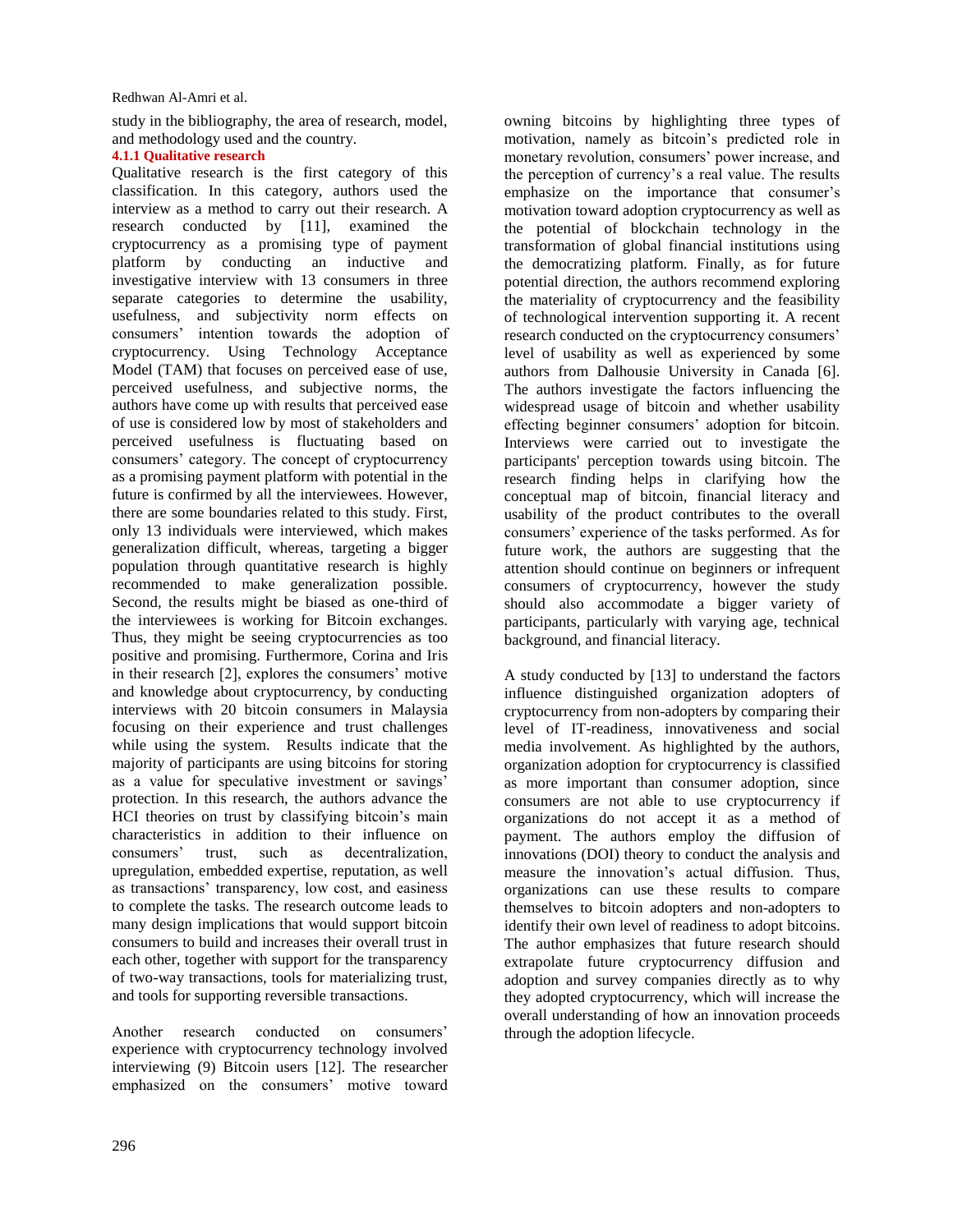| Category           | Paper  | Area of research                                          | Model                         | <b>Methodology</b><br>used | Country         |
|--------------------|--------|-----------------------------------------------------------|-------------------------------|----------------------------|-----------------|
|                    | [11]   | User<br>adoption<br>future<br>and<br>potential of bitcoin | TAM                           | Interview                  | Germany         |
| <b>Oualitative</b> | [2]    | Challenges and opportunities of<br>bitcoin users          | <b>HCI</b> Theory<br>on Trust | Interview                  | UK<br>Malaysia  |
| Research           | [12]   | Exploring motivations among<br>bitcoin users              | <b>HCI</b> Theory<br>on Trust | Interview                  | UK.<br>Malaysia |
|                    | [6]    | Determining the usability of<br>bitcoin for beginners     | $\overline{\phantom{a}}$      | Interview                  | Canada          |
|                    | $[13]$ | Adopters of bitcoin from non-<br>adopters                 | <b>DIT</b>                    | Interview                  | <b>USA</b>      |

#### **Table 1** Qualitative research

#### **4.1.2 Quantitative research**

Quantitative research is the second category of this classification. In this category, authors used the survey as a method to carry out their research. The consumer's level of usage acceptance of cryptocurrency by employing the unified theory of acceptance and use of technology (UTAUT) to build his hypotheses on consumers' usage acceptance has been addressed [14]. The author validated his hypothesis via a survey of (100) participants and the findings imply that performance expectancy and effort expectancy both are considered significant factors influencing the acceptance of cryptocurrency. As for future work, the author recommended extending the population of the study to cover banking industry, stock brokerages, foreign currency exchanges and online merchants. Additionally, the author is recommending a research on determining the factors that influence the value of cryptocurrency as well as conducting a research to determine the effect of spending cryptocurrency in countries where the domestic currency is less valuable than a foreign currency.

Another study demonstrates that news reporting (as information) is a vital factor for determining the level of adoption and pricing for bitcoin [15]. This study reflects the first look at the process of information used as part of speculation in the decision-making process as well as how such information might be compatible within a trust model. The authors conclude the research by proposing a trust model for Bitcoin speculators' use of news reporting as an information source. Results were obtained through a survey questionnaire that was distributed among bitcoin consumers. As for future work, the authors recommended a further examination in two key areas. Firstly, whether bias news might have an impact in the trust model. Secondly, how different features of news stories impact upon those biases. Further work will suggest extending the investigation beyond news reporting and include social discourse as another information source.

Integrating both the technology acceptance model (TAM) and the innovation diffusion theory (IDT), [16] examined the factors that are associated with a decision to adopt bitcoin as a method of financial exchange. By utilizing structural equation modeling and the partial least squares method, the authors were able to develop and validate their research model through an international study that survey of 121 participants of cryptocurrency globally. The findings of the study indicate that ease of use is proven to have a significant positive effect on consumers' intention to use bitcoin while, visibility and compatibility were found to have a statistically positive impact. Despite the fact that the study offers a set of interesting finding there is still some limitation associated with the study that need to be addressed. These limitations include the sampling method employed as well as the sample size. As for future direction the authors recommend examining the factors and the model in different geographical setting and investigate the similarities and differences that may exist in the research findings.

At the same time, [17] utilized the technology acceptance model TAM to integrate several benefits and risks of bitcoin usage to develop the multidimensional constructs (perceived benefit and perceived risk model). The authors proposed an empirically tested theoretical framework that clarifies the usage of bitcoin as an online method of payment for legal purchases and fund transfers. Additionally, the authors identify some conceptual and methodological development potentialities to be integrated into the technology acceptance theories in the context of decentralized and sharing economy systems. This methodology has presented as significant in illustrating the vital determinants and barriers toward the usage of bitcoin among consumers. Nevertheless, there are still some drawbacks of this study that need to be overcome in future research. Firstly, the small population limits the robustness and generalization of the findings.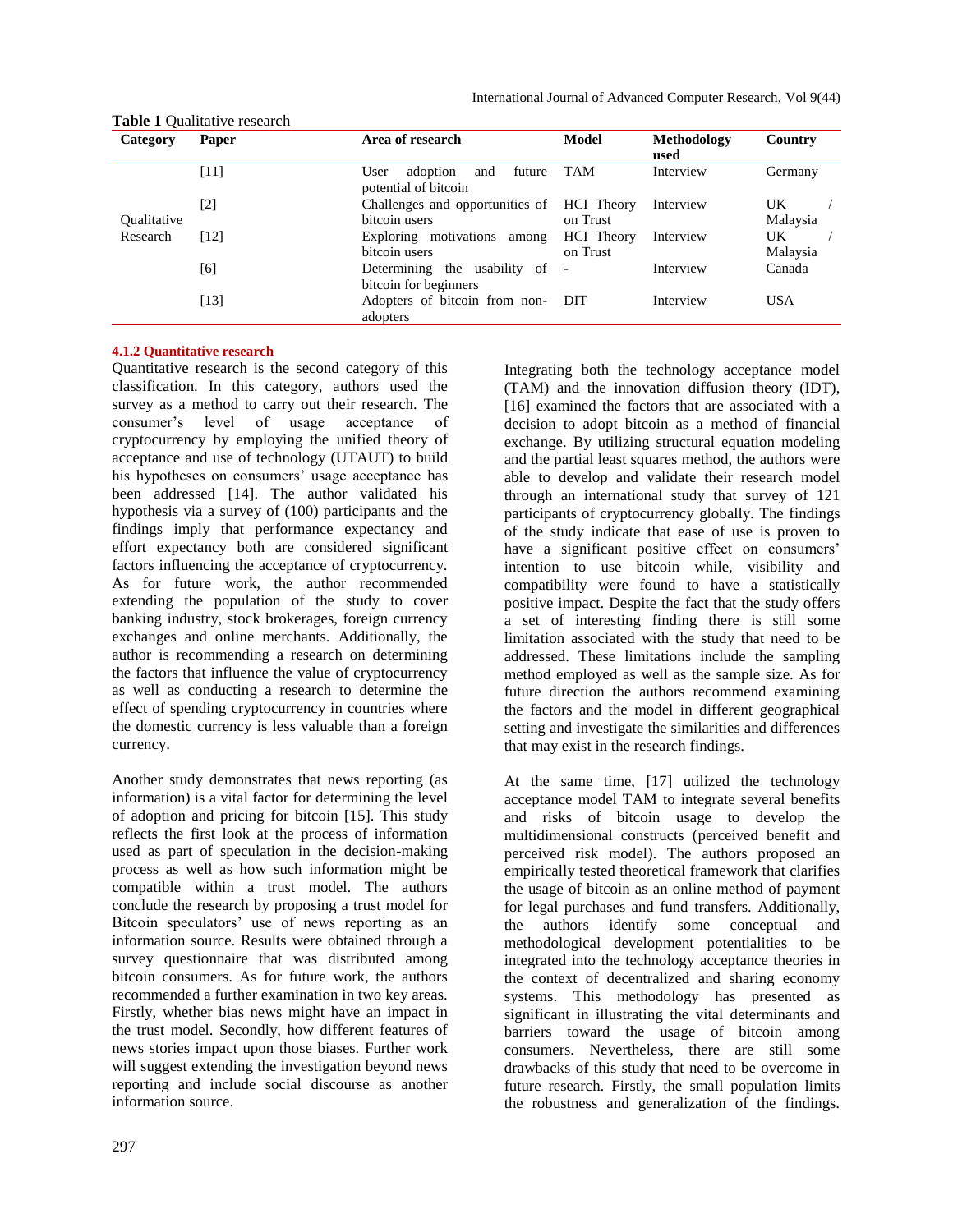Additionally, the proposed model ignores other significant factors such as hedonic benefits, subjective norms, social factors, facilitating conditions, or trust that may have considerable influence on consumers' decisions towards adopting cryptocurrency.

Another research addressed the consumers' perception about bitcoin value was made by [18]. In this research, the authors examine the factors influencing the success of bitcoin value in Thailand and proposed a guide for self-reliance for effective business implementation. The population of this research consists of (121) participants via online surveys. The findings indicate four main factors affecting the success of bitcoin value which is the awareness and knowledge of cryptocurrency and the usefulness of cryptocurrency. The authors emphasize that future work should include educating the public on the benefits and usefulness of cryptocurrency as well as conducting training in applied bitcoin development. Furthermore, the authors believe that a higher perceived value will lead consumers to think that bitcoin is better than fiat currency. At the same time, the price can impact the perceptions of value.

Similarly, a different research done by [18] addressed the consumers' perception of Litecoin value. Within this study the author examines factors influencing the success of Litecoin value in Thailand and develops a guide for self- reliance for effective business implementation. The population of this research consists of (119) participants via online surveys. The effect of this study is shown in today's mining and trading results. An accurate reflection of real value and perceived values are revealed in today's markets. Yet, a higher perceived value will lead consumers to believe that Litecoin is better than bitcoin. Similarly, the price can impact the perceptions of value.

A research was conducted in the context of bitcoin adoption and price formation made by [19]. In this research, the authors conducted a survey on merchants who have adopted cryptocurrency globally by modeling the share of sales paid for with this alternative currency, using ordinary and Tobit regressions. Within the analysis, the authors examined how a country, customer, and organization characteristics interact with the percentage of sales attributed to bitcoin. The findings of the study highlighted that organization characteristic, payment approaches, consumer's knowledge about cryptocurrency and the size of both the official and unofficial economies are significant determinants in the success of cryptocurrency adoption. According to the authors, such results have a practical significance

to those interested in trading and those seeking to understand the factors driving price fluctuation. Not only that, but it also helps merchants understand the circumstances for adopting cryptocurrency as a method of payment. As for future work, the authors believe that one of the main barriers in cryptocurrency widespread adoption is the legal status. Alongside this, there is huge confusion as legislators trying to determine cryptocurrency status for tax purposes, even within the European Union countries there is no standard method.

A research was performed to investigate the factors behind choosing a cryptocurrency by [20]. This research was conducted to address two main questions regarding to the bases on which online consumers decide to adopt cryptocurrency as well as the significant factors affecting cryptocurrency popularity and value. The study was carried out using an online survey to answer the question behind choosing a cryptocurrency. The findings reveal that currency name and logo plays a vital role affecting the consumers' decision in choosing a cryptocurrency to use and mine. Moreover, a mass of the participants indicates that ease of mining, privacy, and the cryptocurrency's value considers a significant factor to influence the intention to use or mine a cryptocurrency. The authors believe that in the future, researchers should include more questions in their studies about cryptocurrency to get a deeper understanding of cryptocurrency as well as investigating the consumer's perception regarding cryptocurrency especially in the Middle East region as this region still faces a shortage of significant involvement in crypto-currency.

Another research conducted in the digital currency trust was performed by [21]. The authors extend the theories of trust from e-commerce to incorporate cryptocurrencies. More specifically trust in business to consumer e-commerce transactions carried out using cryptocurrencies such as Bitcoin is explored. Assessing the validities of the proposed cryptocurrency trust model was the main contribution of this study. The findings support the validity of the role of the rate of adoption and reputation of cryptocurrency as part of situational normality. Finally, the authors highlighted the need for extending the research to confirm the findings in different settings using a different methodology and different cryptocurrency other than bitcoin.

In a different research addressing the use of bitcoin in light of financial crisis performed by [22]. The authors carried out the research using a survey within the Greek context to investigate questions such as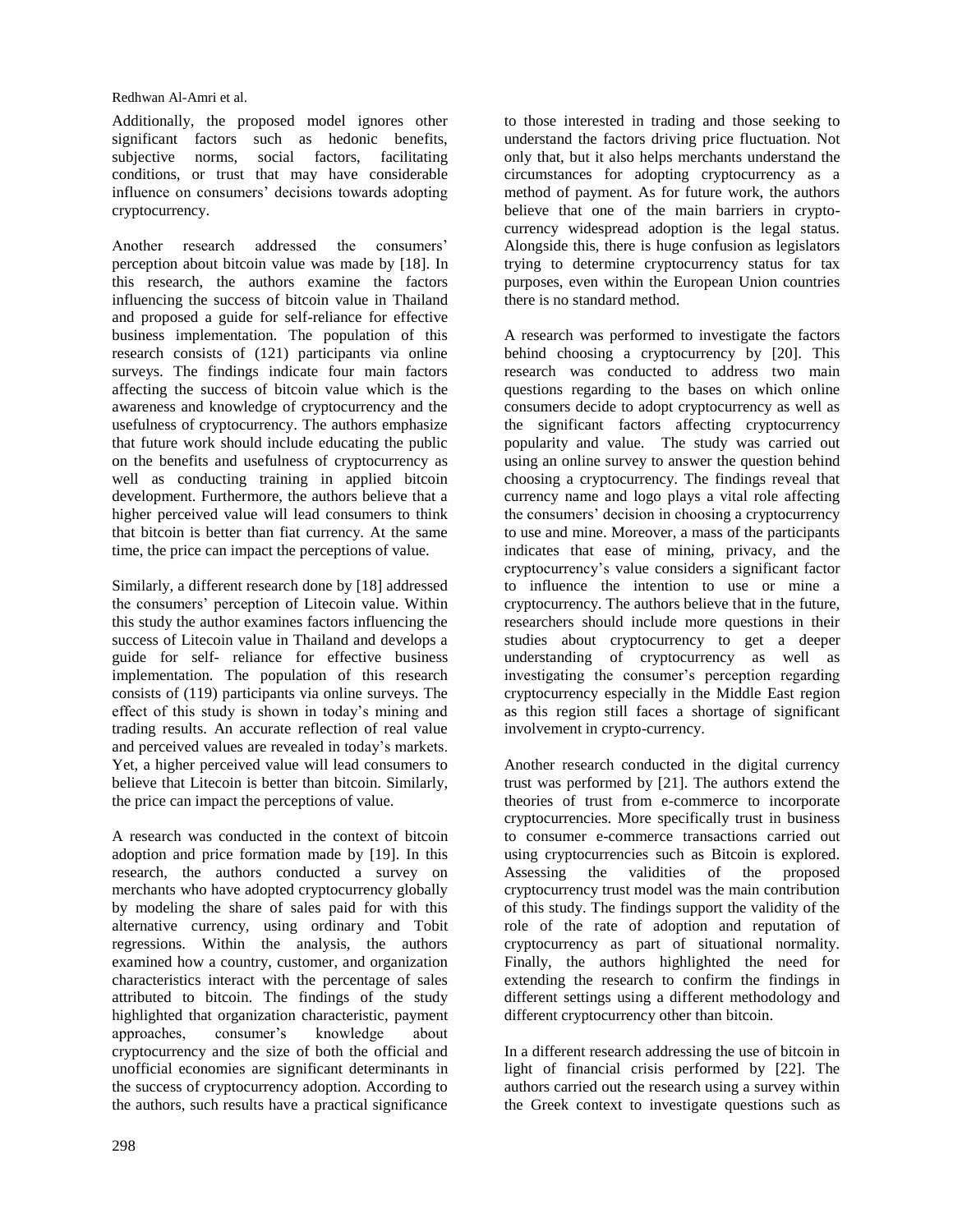whether the usage of cryptocurrency is widespread enough to lead to complete or partial disintermediation of monetary transactions, as well as whether consumers understand how the technology works and what are the risks associated with such alternative method of payment. The findings indicate that even though bitcoin end-users are somehow concerned about security issues associated with the use of cryptocurrency, they are nevertheless interested in its usage as a new business opportunity and bypassing limitations and obstacles such as capital controls. As for the future, the authors recommend investigating deeper into consumers' trust and risk perceptions and investigate whether these are similar or inherently different from the perceptions they hold towards fiat currencies.

Their research focuses on measuring the adoption and use of cryptocurrencies by consumers for payment purposes [23]. The authors carried out the research by conducting a survey with the aim to discover the consumers' payment preference from the Federal Reserve Bank of Boston. The research begun by providing preliminary empirical and econometric results that characterize the U.S. consumers' experience with bitcoin as well as other cryptocurrencies. Research findings emphasize that consumers' awareness, adoption, and usage of cryptocurrencies are correlated with different demographic and economic characteristics. The results indicate that a typical bitcoin owner is more probable to be a young, non-white male with lower education who is expecting to gain profit out of bitcoin, who has adopted other payment mechanisms, and his main responsibility is household shopping. The authors are suggesting investigating deeper into questions regarding the extreme view that cryptocurrencies are just speculative investment, particularly due to the relatively limited payments acceptance choices amongst the merchants.

International Journal of Advanced Computer Research, Vol 9(44)

In Germany, a study has been conducted on whether consumers' interest in cryptocurrencies is motivated by its attractiveness as an asset or as a method of payment for daily purposes, more precisely on the consumers' intentions to replace fiat currency into a cryptocurrency [24]. The findings present a solid indication that particularly uninformed consumers approaching cryptocurrencies are not primarily interested in it as an alternative transaction mechanism, instead they are seeking to participate in an alternative investment method. As for future direction, the authors suggest examining whether essential characteristics of financial markets also hold for bitcoin markets. Besides that, it is also recommended to extend the analysis by examining the potentials for inter-exchange arbitrage exists and the fact that behavioral biases such as herding control the bitcoin consumer decision-making.

Furthermore, in Korea some researchers conducted a study to examine the level in which bitcoin's consumers are depending on the speculative opportunities in the bitcoin marketplace and accordingly to validate bitcoin's competence against fiat currency [25]. The authors utilize model design by Dowd and Greenway's (1993) for currency acceptance and expresses that the reason behind bitcoin's incompetence as an alternative to fiat currency may be due to its low level of network effects. The study results recommend a new direction of survival for bitcoin or cryptocurrencies in general. By actively utilizing methods to attract consumers and forming a strong network, bitcoin and other cryptocurrencies may stand a better chance of overtaking the fiat currency. As stated by the authors, one of the possible directions for making additional contributions in the field of cryptocurrency adoption includes investigating more into the network effects of bitcoin.

| Category                 | Paper  | Area of research                                                                    | Model                    | Methodology<br>used | Country                        |
|--------------------------|--------|-------------------------------------------------------------------------------------|--------------------------|---------------------|--------------------------------|
| Quantitative<br>Research | [14]   | Acceptance of bitcoin                                                               | <b>UTAUT</b>             | Survey              | Colorado                       |
|                          | $[15]$ | Undermining<br>speculative<br>cryptocurrency decisions                              | Trust<br>Model           | Survey              | UK.                            |
|                          | [16]   | The diffusion and adoption of<br>bitcoin                                            | <b>TAM</b><br><b>IDT</b> | Survey              | Korea<br><b>New</b><br>Zealand |
|                          | $[17]$ | benefit and risk as<br>Perceived<br>multidimensional determinants of<br>bitcoin use | <b>TAM</b>               | Survey              | Germany/<br>Austria            |
|                          | [18]   | Thai perception on Litecoin value                                                   | $\overline{\phantom{a}}$ | Survey              | Thailand                       |
|                          | [18]   | Thai perception on bitcoin value                                                    |                          | Survey              | Thailand                       |
|                          | [19]   | Price fluctuations and the use of<br>bitcoin                                        | $\overline{\phantom{a}}$ | Survey              | UK.                            |

|  |  | Table 2 Quantitative research |  |
|--|--|-------------------------------|--|
|--|--|-------------------------------|--|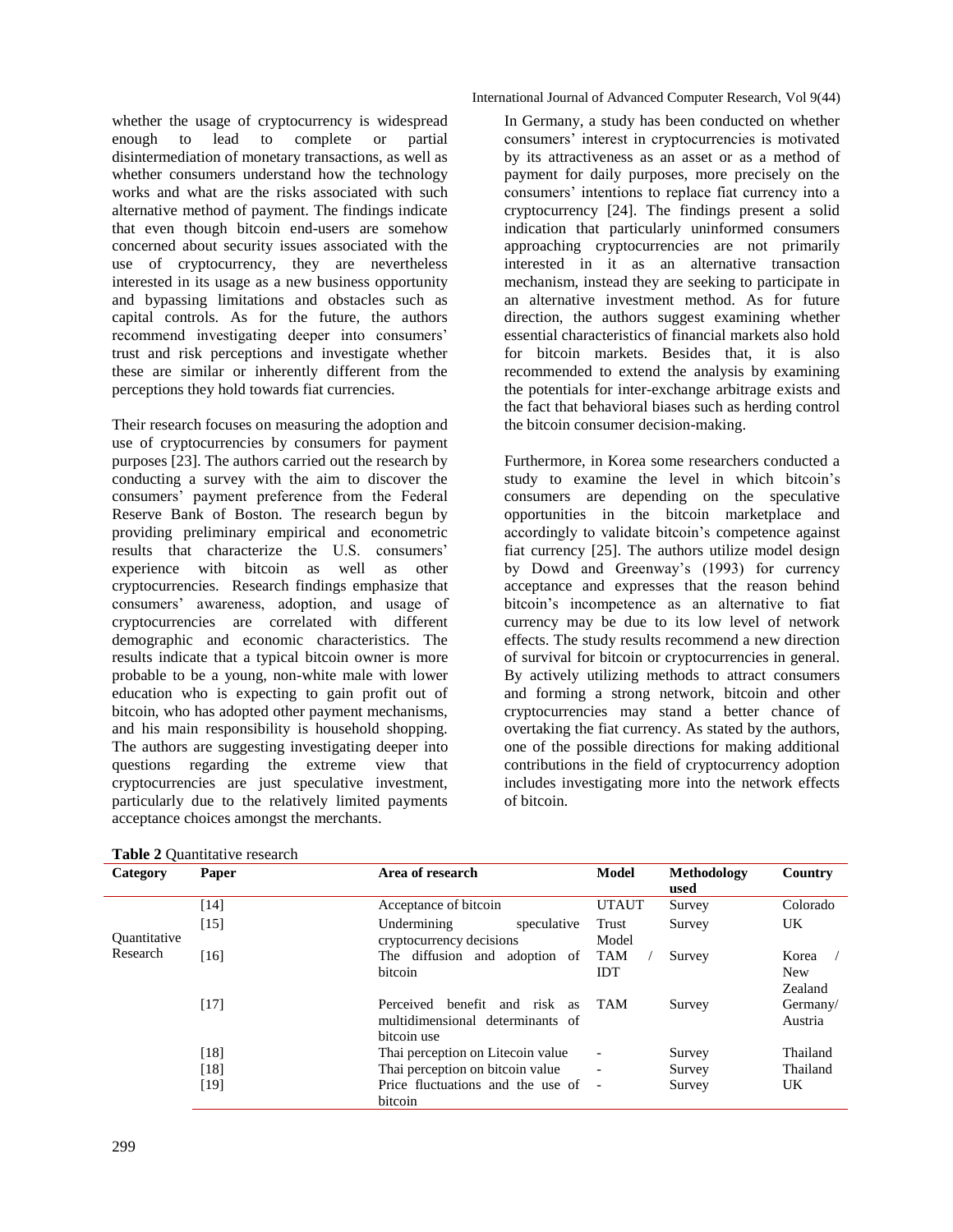| [20] | behind<br>Investigating<br>factors   |                          | Survey | <b>UAE</b> |
|------|--------------------------------------|--------------------------|--------|------------|
|      | choosing a cryptocurrency            |                          |        |            |
| [21] | Trust in digital currency            | Trust                    | Survey | China      |
|      |                                      | Theory                   |        |            |
| [22] | The use of bitcoin in light of the   | $\overline{\phantom{a}}$ | Survey | UK         |
|      | financial crisis                     |                          |        |            |
| [23] | Consumers' adoption and use of -     |                          | Survey | <b>USA</b> |
|      | bitcoin and other virtual currencies |                          |        |            |
| [24] | Bitcoin, revelling user's hidden -   |                          | Survey | Germany    |
|      | intentions                           |                          |        |            |
| [25] | Digital<br>speculative<br>currency's |                          | Survey | Korea      |
|      | nature                               |                          |        |            |
|      |                                      |                          |        |            |

#### **4.1.3 Other research**

Redhwan Al-Amri et al.

In this category, authors used mixed method and other types of methodologies such as empirical analysis, SWOT, theoretical analysis and contemporaneous analysis to carry their research. In their research, they proposed a new notion named algorithmic authority for understanding the role of algorithms in human's daily life [26]. Algorithmic authority is defined as the legitimate control of algorithms to direct human action and to decide which information is considered true [26]. The study utilizes a mixed method of interview and survey data to gather and the information and generate the results. The findings indicate that bitcoin consumers prefer algorithmic authority to the convening authority institutions, which they feel as untrustworthy.

A group of researchers proposed a bitcoin adoption and pricing theoretical model, and then utilizes that model to carry out an empirical analysis [27]. Diversity of empirical techniques was used to draw inferences about bitcoin use cases and how they differ from different regions of the world. As a result, the theoretical model proposed emphasizes on the vital role played by frictions in adoption of bitcoin among consumers, ranging from the hazard of failure of a technology, to the fact that the value of the technology is affected by the adoption of other consumers (based on the exchange rate). Furthermore, the micro-level empirical analysis conducted also point out to the fact that aggregate adoption statistics about a new technology can be misleading: a lot of new adopters do not realize the usefulness of bitcoin as a technology on an on-going basis, other than for saving. Additionally, the analysis indicates that the adoption and usage of trends are somewhat localized, even though the main feature of the cryptocurrency technology is freeing from thirdparty involvement. Upcoming research may further discover the network structure of bitcoin and the process of how consumers interact with each other within the network.

In his research, the study performed an analysis of cryptocurrency, bitcoin and its future potential. The author conducted a SWOT analysis of bitcoin, which lighten some of the recent events and movements that could influence the bitcoin contribution to a change the economic architecture [1]. As stated by the author, cryptocurrencies are still in their beginning stages of adoption, and it is hard to say whether it will ever face a real mainstream utilization in the current world markets. There is a possibility that the future is holding a significant place for cryptocurrency as an alternative method of payment, and as if can be noticed that bitcoin is contributing in paving the way for those cryptocurrencies to flourish. Both [28] in their research study on the adoption of bitcoin as a digital currency through a digital transformation mentioned that the design of bitcoin and other cryptocurrencies has entered the financial payment network, offering an alternative to currencies to the current fiat currencies independently freeing from interference and control of the authorities. Nevertheless, consumers' adoption for bitcoin and other cryptocurrencies is still low due to some consumer's perception of them as a financial investment instead of a method of payment for daily purposes. On the other hand, although there is a huge limitation in payment acceptance by merchants, cryptocurrencies' consumers have the tendency to use them for payments, roughly in equal percentage compared to speculative investment.

The research paper addresses the existing situation of technology and skepticism concerning the upcoming buying power of current monies and the reason behind cryptocurrencies failure to obtain widespread adoption by providing a clarification based on network effects and switching costs mechanism [29]. To carry out the research, the author employed a sample mode for currency competition, network externalities, and switching costs towards an alternative view of ideal currency areas. The author concludes his research by stating that alongside the absence of important monetary instability or government support, cryptocurrencies are hardly to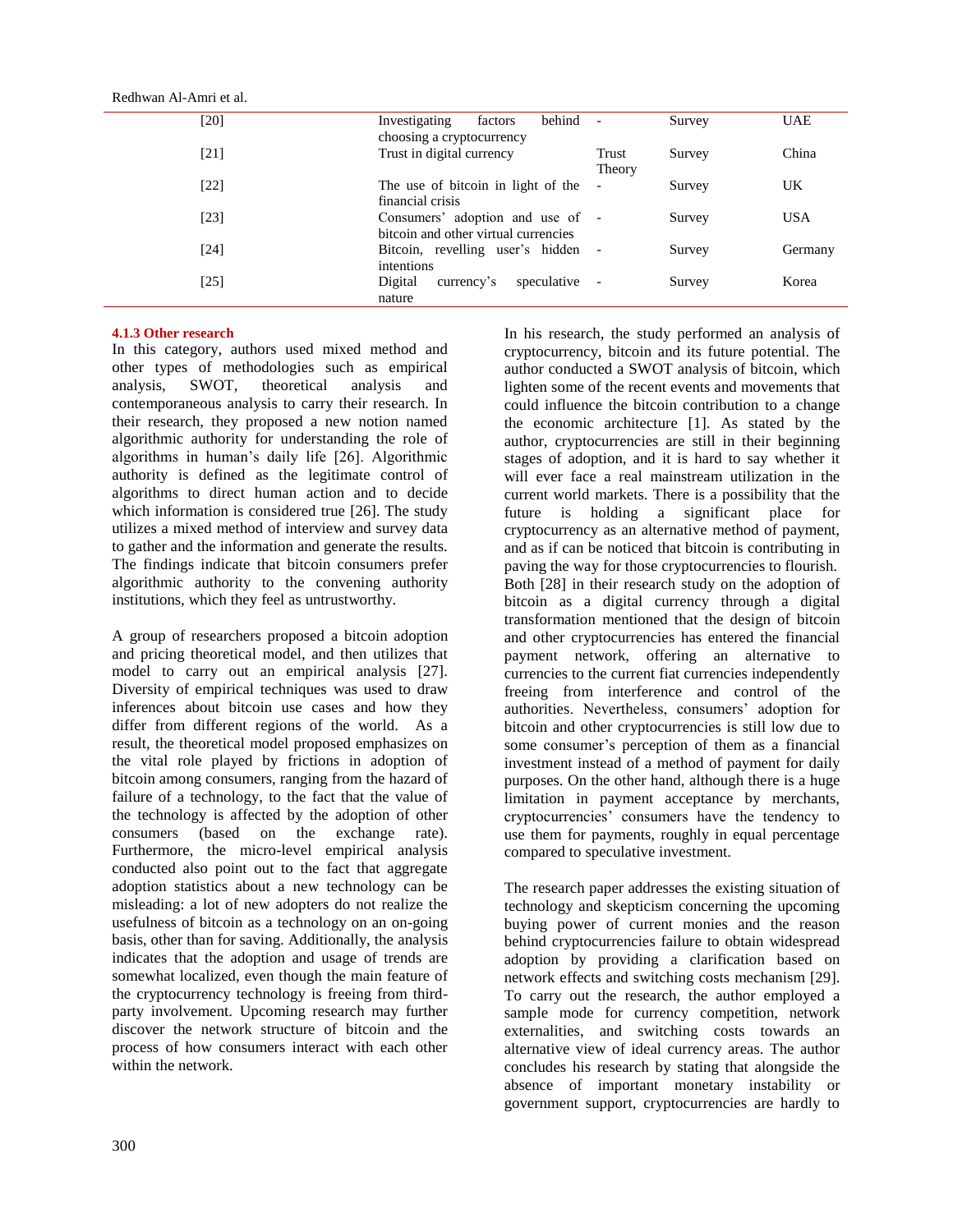gain a widespread acceptance. Finally, the author believes that a successful transition needs widespread coordination to solve the network effects at play. Additionally, the costs of coordination are probably to rise as the pool of early adopters is filled up.

In the research about the blockchain technology and challenges hampering its adoption mentioned that despite the fact that blockchain has been gaining the attention whereby new applications utilizing the blockchain architecture are introduced [30]. Yet, majority of consumers are still hesitant to adopt blockchain as well as cryptocurrencies particularly. The majority of consumers are still having a lack of understanding the usefulness of the technology, which leads to lower rates of adoption [30]. As a result, the author believes that blockchain technology is a promising technology with big potential for nonfinancial application. Yet, the problem with its adoption is mainly presented by a lack of awareness

**Table 3** Other research

International Journal of Advanced Computer Research, Vol 9(44)

and the level of understanding of the functionality of the technology. As for future directions, author is recommending increasing the level awareness among consumers regarding this technology. Another research study addresses the effect of social media on bitcoin performance made by [31]. In this research study, the authors start by examining the dynamic relationship between social media that consist of mixed signals from various consumers and systems, and the actual value of bitcoin. The results reveal that not all social media messages are created equally in terms of explaining the process of the adoption for new financial technologies. Furthermore, the research highlights the unpredicted status of the silent majority, so researchers should work to create algorithms that are able to dynamically select the most impactful social media consumers, not necessarily the most active ones.

| Category | Paper | Area of research                        | Model                    | Methodology used   | Country    |
|----------|-------|-----------------------------------------|--------------------------|--------------------|------------|
| Mixed    | [26]  | Algorithmic authority, the case of -    |                          | Interview<br>&     | <b>USA</b> |
| Method   |       | bitcoin                                 |                          | Survey             |            |
| Other    | [27]  | Bitcoin pricing, adoption, and usage    | $\overline{\phantom{a}}$ | Empirical analysis | UK         |
|          | [1]   | An analysis of cryptocurrency,          |                          | <b>SWOT</b>        | <b>USA</b> |
|          |       | bitcoin, and the future                 |                          |                    |            |
|          | [28]  | Adopting the bitcoin as a digital       | $\overline{\phantom{a}}$ | Theoretical        | <b>New</b> |
|          |       | digital<br>through<br>currency          |                          | Analysis           | Zealand    |
|          |       | transformation                          |                          |                    |            |
|          | [29]  | Cryptocurrencies, network effects, -    |                          | Empirical analysis | <b>USA</b> |
|          |       | and switching costs                     |                          |                    |            |
|          | [30]  | Blockchain<br>technology<br>and its $-$ |                          | Empirical analysis | South      |
|          |       | challenges hampering its adoption       |                          |                    | Africa     |
|          | [31]  | The impact of social media on           | $\overline{\phantom{a}}$ | Contemporaneous    | <b>USA</b> |
|          |       | bitcoin performance                     |                          | Analysis           |            |

### **5.Summary of cryptocurrency research**

*Tables 1, 2, 3* outline the type of research carried out in which (5) publications were categorized as a qualitative research, (13) publications were categorized as quantitative research, (1) was categorized as mixed method research and (8)

categorized as others. *Figure 2* below summarizes the categorized discussed above by highlighting the type of research conducted as well as the country and the year for each paper involved in this systematic literature review.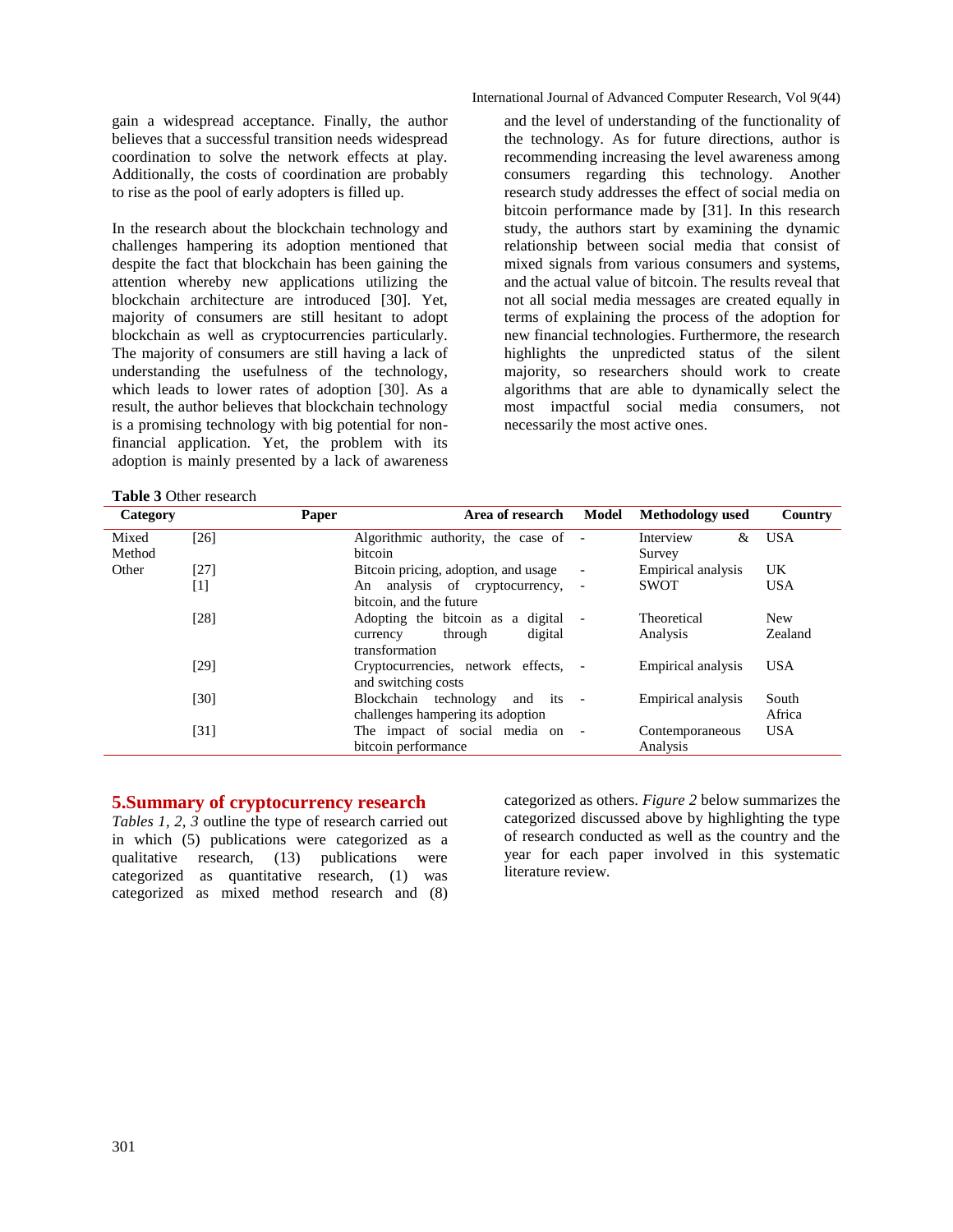Redhwan Al-Amri et al.



**Figure 2** Summary of cryptocurrency adoption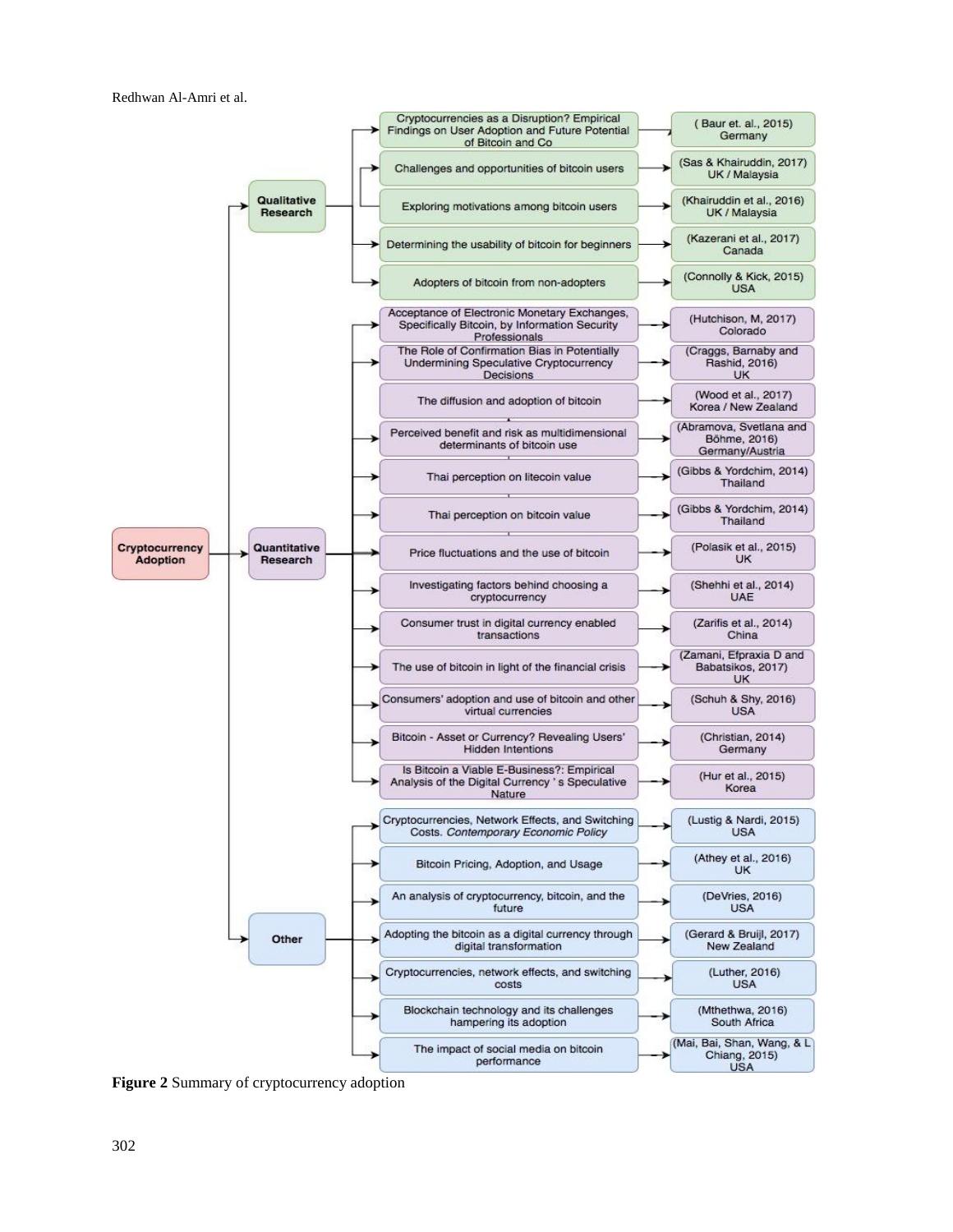### **6.Discussion and research gap**

Generally, there are two major research paradigms to guide the researchers, namely constructivism and positivism. Constructivist paradigm holds the assumption that researchers are allowed to develop subjective meanings from individuals' experiences towards certain issues in order to understand a certain phenomenon [32]. The qualitative research approach is usually associated with this research paradigm. Researchers can interact directly with the subjects in order for the researchers to interpret the meaning that the subject has about a phenomenon.

On the other hand, positivism is usually associated with quantitative researches that assume there is one true reality that can be discovered by means of rigorous empirical study [32]. Researchers in this paradigm view themselves as neutral observers where the outcome of the research is not influenced by their values, beliefs, and biases [33]. Therefore, in a positivist paradigm, researchers are expected to distant themselves from the research subject in order to ensure objectivity during the data collection and analysis phases [34].

In this systematic literature review, the first classification of this paper used the constructivist approach to conduct the study where the authors used to collect the data through interviews and analyze the data collected. On the other hand, it was noted that most of the research conducted in cryptocurrency adoption used the positivism approach where the authors performed surveys to collect the data from respondents and then analysis them to take their hypothesis. Apart from that, some authors used other approaches such as mix-methods to conduct their studies.

From this systematic literature review, we identified many research gaps in cryptocurrency adoption research that have the potential to be studied in the future. The methodologies employed to categorize those gaps are as follows. First, detecting the problems or limitations from the research papers included in this research. Second, recognizing issues that were highlighted by the authors as a future work. The first gap is a lack of study on significant factors influencing the cryptocurrency adoption. As a technology that involved with financial sectors, it is vital to consider factors that significantly influence users' intention to adopt new technology. These factors include and not limited to risk, trust and security factors. When it comes to financial application, consumers always have a resistance to change, where in this situation; researchers should also consider awareness factors as a major player in

determining the main factors influencing the adoption of new technology. Furthermore, ease of use and usefulness have considered some of the major factors affecting the users' intention to adopt new technology. In addition, monetary instability, value formation as well as government support plays a great role in enhancing the adopting rate among user. The second gap is the lack of technology adoption models used in addressing the issue of cryptocurrency adoption. Based on the SLR there is a lack of usage of technology adoption models by the researchers. Varieties of models are available that it can determine the factors that have significant influence towards the adoption of cryptocurrency. In addition, there is a lack of consideration of moderating factors that affect the acceptance and adoption rate of cryptocurrency such as subjective norms, social factors and facilitating conditions.

The third gap is regarding the sampling size, where in most of the researches conducted, sampling size is small and not covering a larger geographical location. There is a great need to extend the population to cover not only users' sides, but also banking sectors, stock brokerages and foreign currency exchange. Wider range participants' involvement is highly recommended to get accurate results and gain a deeper understanding of users' expectations from a new service. Furthermore, sampling method employed must cover both probability and nonprobability sampling.

The fourth gap is driven by the fact that only few papers address the adoption from human papers address the adoption from human perspectives. Few papers address the users' perception towards using cryptocurrency as a new method of payment. Furthermore, research should extrapolate future bitcoin diffusion and adoption and survey companies directly as to why they adopted cryptocurrency, which will increase the overall understanding of how an innovation proceeds through the adoption lifecycle. At the same time, it is highly recommended to work on merchants' acceptance and adoption for cryptocurrency as it plays a vital factor in influencing others to adopt it. The final gap is the lack of comprehensive highquality research paper on cryptocurrency adoption. Most of the papers found were not comprehensive in the sense of analysis in addressing the issue of adoption among consumers. There is, therefore, a need for comprehensive high-quality publications on cryptocurrency adoption combined with great contribution.

# **7.Conclusion and future work**

This paper addresses four research questions as mentioned above. The first question regarding to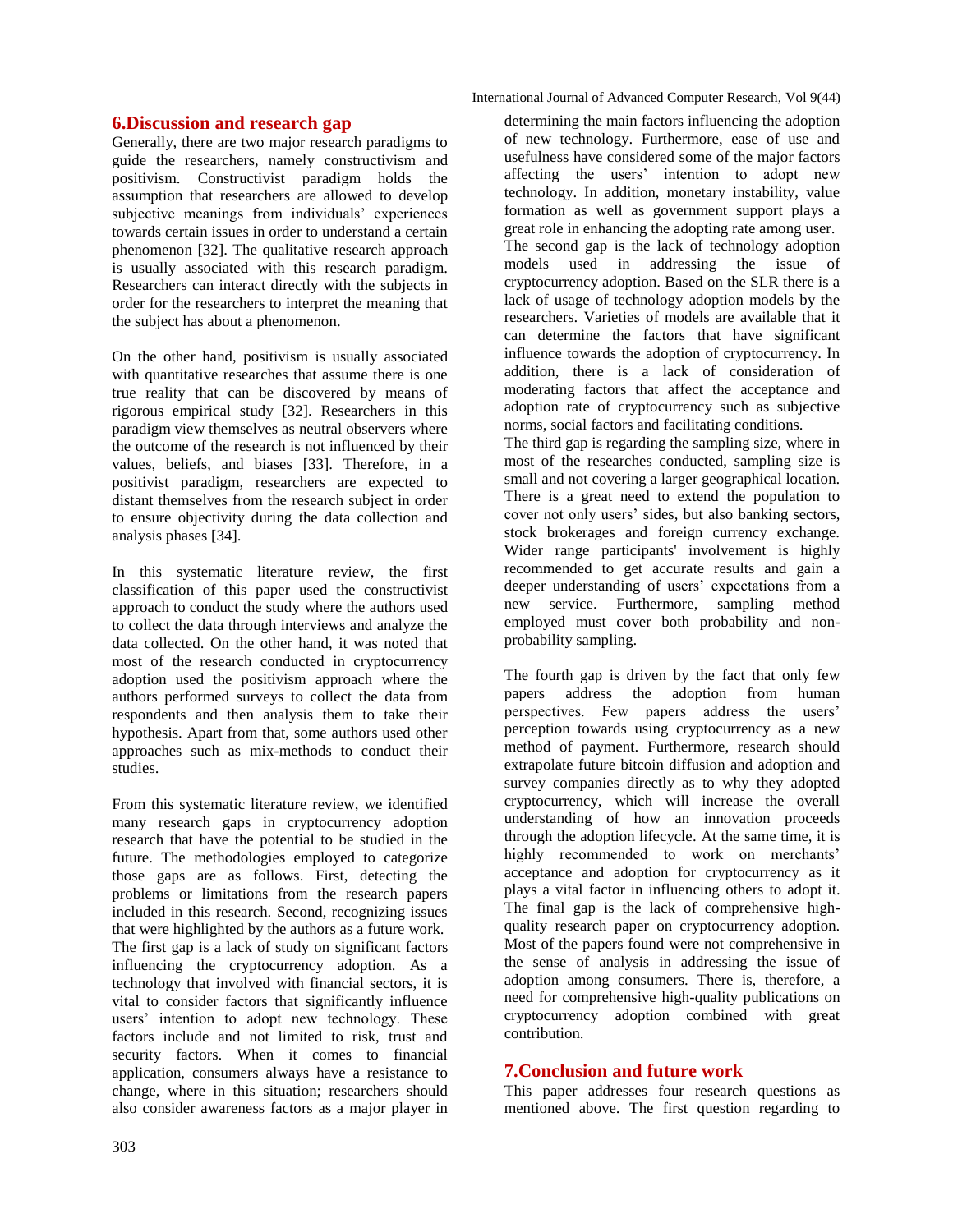topics that have been addressed in cryptocurrency, and that was answered by gathering related papers from scientific databases. The second question was regarding the models that have been used to carry out cryptocurrency adoption, and that was answered by reviewing the methodology used in all the relevant papers. The third and fourth questions were regarding the current gaps in cryptocurrency adoption, and the future directions for the adoption of cryptocurrency research, were answered by performing a systematic literature review.

The evidence presented from the findings shows that researchers have utilized several methods of data gathering such as qualitative, quantitative, mixed method and others while conducting the cryptocurrency adoption research phenomenon. Studies have also contributed to understanding the cryptocurrency adoption and its state of research. The findings reveal that researchers resume exploring the emerging cryptocurrency adoption phenomenon. Nonetheless, there is still a potential for future research.

Cryptocurrency runs based on blockchain technology, which is a decentralized platform, where transactions are stored in public ledger, transparent to participants. The Blockchain's goal is to provide the users with anonymity, security, privacy, and transparency. Nevertheless, cryptocurrencies it still has some adoption challenges and limitations that need to be addressed. Solid research needs to be performed to address the user attitudes and behavior towards adopting cryptocurrency from different perspectives.

To understand where the current research on cryptocurrency adoption positions itself, we decided to perform a systematic literature review of all relevant research. The goal of this systematic literature review was to identify the current-status cryptocurrency adoption research topics. We excluded papers from the security and legal issues or purely technical aspects of cryptocurrencies and included only the acceptance and adoption papers. We extracted and analyzed 25 primary papers from scientific databases. We provide recommendations on future research directions of cryptocurrency adoption based on the current research status as follows:

#### **Identify factors that significantly influence users' intention to adopt cryptocurrency**

This involves factors from human and security perspectives. From the human perspectives, it's vital to include factors such as ease of use, usefulness, social factors and facilitating conditions. In addition,

it is also important to consider moderating factors such as subjective norms, monetary instability, value formation as well as government support which plays a great role in enhancing the adopting rate among user. On the other hand, from a security perspective as cryptocurrency is involved with financial matters, it is necessary to address security factors such as perceived risk that includes (security risk, financial risk, information risk, time risk, social risk, performance risk and psychological risk), Perceived trust, perceived privacy and awareness.

#### **Conduct more studies on technology acceptance and adoption models**

Most of the current research on the cryptocurrency is focusing on TAM as a model to address cryptocurrency adoption. The issue with TAM is that it does not look at the adoption for financial perspective and it does not consider the financial risk. Addressing other acceptance and adoption model is highly recommended in such technology as it involves financial sectors. Models such as (Diffusion of Innovation, Theory of Planned behavior, Theory of Reasoned Action, Unified Theory of Acceptance and Use of Technology and Technology-Task Fit) are highly recommended to be considered in addressing the cryptocurrency adoption.

#### **Focusing more in the methodology utilized in gathering the data**

The systematic literature review conducted shows a lack of methodology used to gather the data. Mixed method is rarely used in addressing the cryptocurrency adoption and when it comes to either qualitative or quantitative method there is always a gap in either the sampling size or population, which highlights the need for a better study that covers the topic of cryptocurrency in depth by employing a good methodology for data collection.

#### **Studying the adoption from the perspective of consumers and merchants**

There is a vital need to address the factors influencing the adoption for both consumers and merchants to have an overall understanding of the whole cycle of cryptocurrency adoption. Studies should address consumers from all aspects as well as merchants, including banking sectors, stock brokerages and foreign currency exchange.

#### **The needs of high impact journals addressing the cryptocurrency adoption**

As reviewed, none of the work addressing cryptocurrency have been published in high impact journals, which calls for the attention to conduct such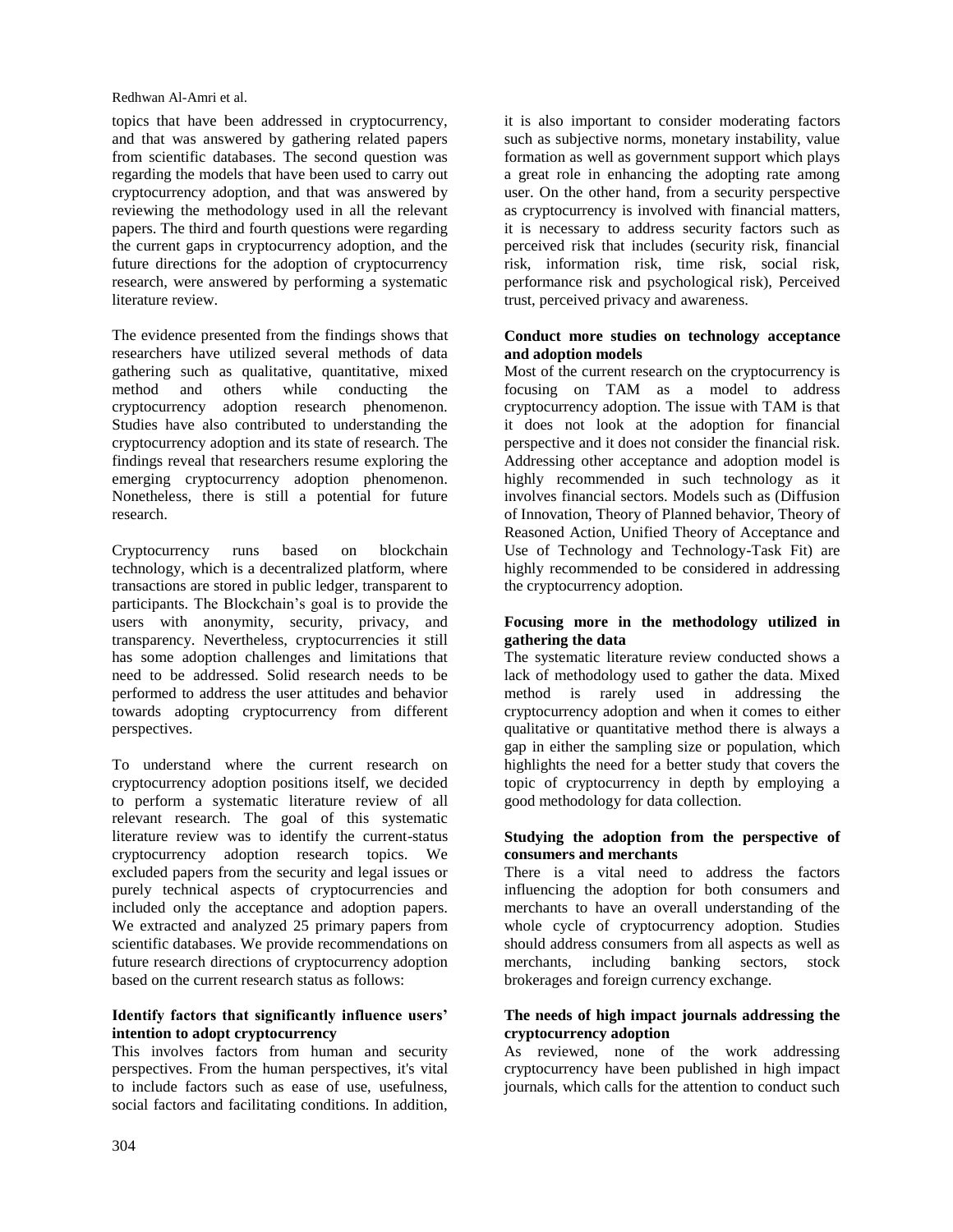International Journal of Advanced Computer Research, Vol 9(44)

studies in greater journals and ensure a great contribution out of the research papers

#### **Acknowledgment**

This work was supported by the Ministry of Higher Education, Malaysia, through FRGS Research Grant 13257.

#### **Conflicts of interest**

The authors have no conflicts of interest to declare.

#### **References**

- [1] DeVries PD. An analysis of cryptocurrency, bitcoin, and the future. International Journal of Business Management and Commerce. 2016; 1(2):1-9.
- [2] Sas C, Khairuddin IE. Design for trust: an exploration of the challenges and opportunities of bitcoin users. In proceedings of the chi conference on human factors in computing systems 2017 (pp. 6499-510). ACM.
- [3] Murphy EV, Murphy MM, Seitzinger MV. Bitcoin: questions, answers, and analysis of legal issues. Library of Congress, Congressional Research Service.2015.
- [4] Fung B, Halaburda H. Understanding platform-based digital currencies. Bank of Canada Review. 2014; 2014(Spring):12-20.
- [5] Baur AW, Bühler J, Bick M, Bonorden CS. Cryptocurrencies as a disruption? empirical findings on user adoption and future potential of bitcoin and co. In conference on e-business, e-services and e-society 2015 (pp. 63-80). Springer, Cham.
- [6] Kazerani A, Rosati D, Lesser B. Determining the usability of bitcoin for beginners using change tip and coinbase. In proceedings of the ACM international conference on the design of communication 2017 (p. 5). ACM.
- [7] Nakamoto S. Bitcoin: a peer-to-peer electronic cash system. 2008.
- [8] Yli-Huumo J, Ko D, Choi S, Park S, Smolander K. Where is current research on blockchain technology? a systematic review. PloS one. 2016; 11(10):1-27.
- [9] Keele S. Guidelines for performing systematic literature reviews in software engineering. Technical Report, Ver. 2.3 EBSE Technical Report. EBSE; 2007.
- [10] Petersen K, Feldt R, Mujtaba S, Mattsson M. Systematic mapping studies in software engineering. In Ease 2008 (pp. 68-77).
- [11] Janssen M, Mäntymäki M, Hidders J, Klievink B, Lamersdorf W, Van Loenen B, et al. Open and big data management and innovation. 14th IFIP WG 6.11 conference on e-business, e-services, and e-society, I3E 2015, Delft, the Netherlands, Proceedings. Springer.
- [12] Khairuddin I, Sas C, Clinch S, Davies N. Exploring motivations among bitcoin users. CHI'16 Extended Abstracts on Human Factors in Computing Systems. 2016:2872-8.
- [13] Connolly A, Kick A. What differentiates early organization adopters of bitcoin from non-adopters? 2015.
- [14] Hutchison M. Acceptance of electronic monetary exchanges, specifically bitcoin, by information security professionals: a quantitative study using the unified theory of acceptance and use of technology (UTAUT) Model. (Doctoral Dissertation, Colorado Technical University).2017.
- [15] Craggs B, Rashid A. Poster: the role of confirmation bias in potentially undermining speculative cryptocurrency decisions. In IEEE European Symposium on Security and Privacy 2016.
- [16] Wood, J., Jang, H., Lenskiy, A., & Khan, G. The diffusion and adoption of bitcoin: a practical survey for business. International Business Management, 11(6):1278-88.
- [17] Abramova S, Böhme R. Perceived benefit and risk as multidimensional determinants of bitcoin use: a quantitative exploratory study. ICIS 2016.
- [18] Gibbs T, Yordchim S. Thai perception on Litecoin value. International Journal of Social, Behavioral, Educational, Economic, Business and Industrial Engineering. 2014; 8(8):2613-5.
- [19] Polasik M, Piotrowska AI, Wisniewski TP, Kotkowski R, Lightfoot G. Price fluctuations and the use of Bitcoin: an empirical inquiry. International Journal of Electronic Commerce. 2015; 20(1):9-49.
- [20] Al Shehhi A, Oudah M, Aung Z. Investigating factors behind choosing a cryptocurrency. In international conference on industrial engineering and engineering management 2014 (pp. 1443-7). IEEE.
- [21] Zarifis A, Efthymiou L, Cheng X, Demetriou S. Consumer trust in digital currency enabled transactions. In international conference on business information systems 2014 (pp. 241-54). Springer, Cham.
- [22] Zamani ED, Babatsikos I. The use of bitcoins in light of the financial crisis: the case of Greece. In the mediterranean conference on information systems 2017 Genoa, Italy.
- [23] Schuh S, Shy O. US consumers' adoption and use of bitcoin and other virtual currencies. In DeNederlandsche bank, conference entitled "retail payments: mapping out the road ahead 2016.
- [24] Glaser F, Zimmermann K, Haferkorn M, Weber MC, Siering M. Bitcoin-asset or currency? revealing users hidden intentions. Revealing Users Hidden Intentions. ECIS. 2014.
- [25] Hur Y, Jeon S, Yoo B. Is bitcoin a viable e-business?. empirical analysis of the digital currency's speculative nature ICIS 2015.
- [26] Lustig C, Nardi B. Algorithmic authority: the case of Bitcoin. In hawaii international conference on system sciences 2015 (pp. 743-52). IEEE.
- [27] Athey S, Parashkevov I, Sarukkai V, Xia J. Bitcoin pricing, adoption, and usage: theory and evidence. 2016.
- [28] Bruijl GH. Adopting bitcoin as a digital currency through digital transformation. 2017.
- [29] Luther WJ. Cryptocurrencies, network effects, and switching costs. Contemporary Economic Policy. 2016; 34(3):553-71.
- [30] Mthethwa S. The analysis of the blockchain technology and challenges hampering its adoption.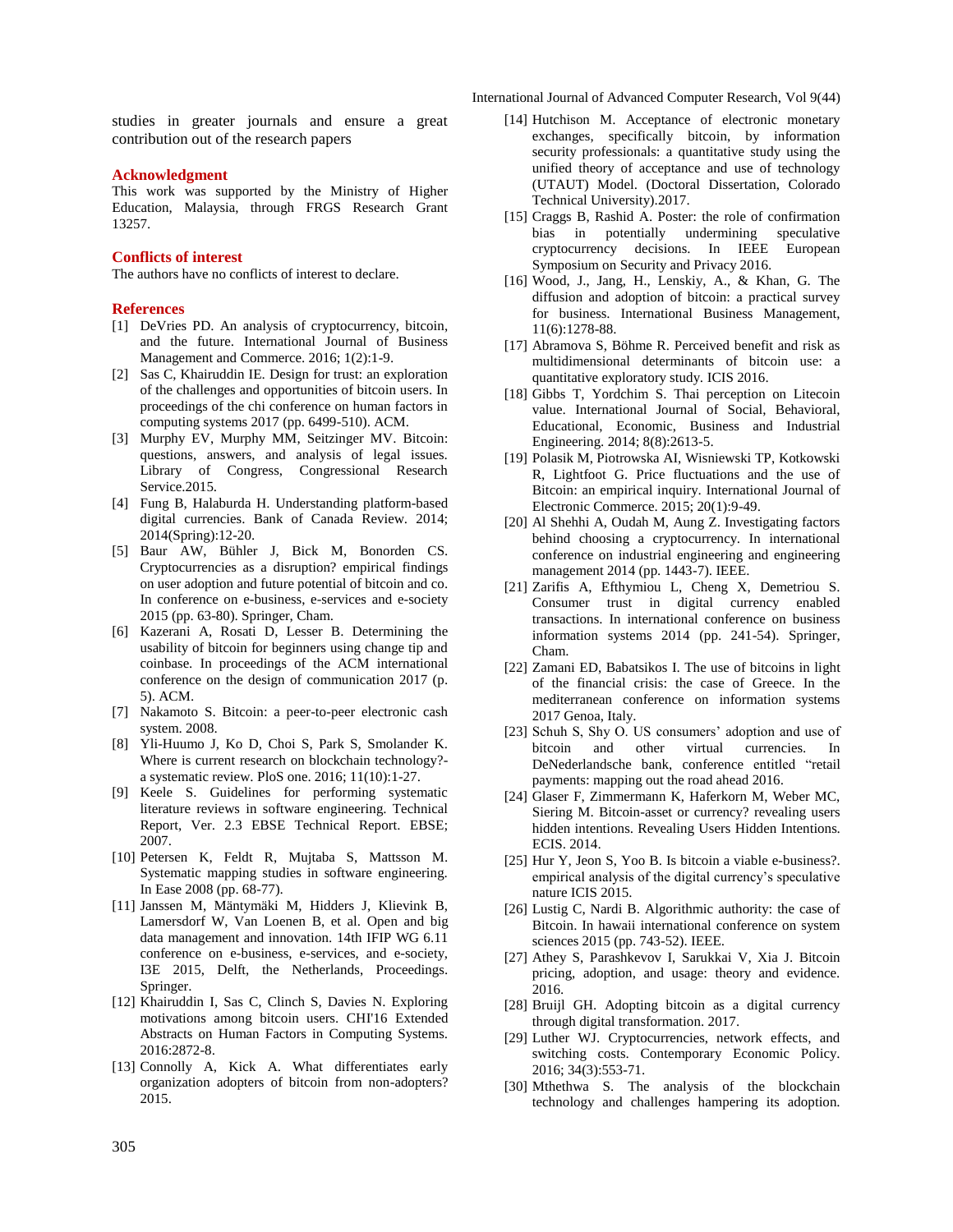World Academy of Science, Engineering and Technology, International Science Index, Computer and Information Engineering. 2016; 10(12):1937-48.

- [31] Mai F, Bai Q, Shan Z, Wang X, Chiang R. From bitcoin to big coin: the impacts of social media on bitcoin performance. SSRN Electronic Journal. 2015.
- [32] Creswell JW, Creswell JD. Research design: qualitative, quantitative, and mixed methods approaches. Sage Publications; 2017.
- [33] Guba EG, Lincoln YS. Competing paradigms in qualitative research. Handbook of Qualitative Research. 1994:105-17.
- [34] Bell E, Bryman A, Harley B. Business research methods. Oxford University Press; 2018.



**Redhwan Al-Amri** received the Bachelor degree in Computing from Staffordshire University, Malaysia, in 2011 and the Master degree in Computer Science (Information Assurance) from Universiti Teknologi Malaysia (UTM) in 2017, Malaysia. He is currently pursuing the Ph.D. degree

in Computer Sceince at Taylor's University, Malaysia. His research interests include Human Computer Interaction, Computer Security, Blockchain, Cryptography and Ineternet of things.

Email:

[Redhwanmohammedabdullahalamri@sd.taylors.e](mailto:Redhwanmohammedabdullahalamri@sd.taylors)du.my



**Nur Haryani Zakaria** received her PhD in Computing Science from Newcastle University, United Kingdom. She is currently a Senior Lecturer at School of Computing, College of Arts and Sciences, and also the Deputy Dean of Awang Had Salleh Graduate School, Universiti Utara

Malaysia. Her research interests include Network Security, Information Security, Usable Security, Password Compliance and Single Sign-On. She received a Master of Science in Computer Science from Universiti Teknologi Malaysia.

Email: [haryani@uum.edu.my](mailto:haryani@uum.edu.my)



**Adib Habbal** (SM'15) is a Professor (Associate) of Computer Engineering at Karabuk University, Turkey. Before joining the Karabuk University in 2019, he was a senior lecturer at Universiti Utara Malaysia (ten years) and head of InterNetWorks Research Platform (three years). He also served as IEEE

UUM Student Branch Founding Counselor and Executive Council Member of the Internet Society Malaysia Chapter. Dr. Habbal received his Ph.D. degree in Computer Science (specializing in Networked Computing) from Universiti Utara Malaysia. Dr. Habbal has received a number of recognitions from Universiti Utara Malaysia (UUM) for his outstanding educational and research activities including the Excellent Service Award (2010), Best Research Award (2014), Prolific Writer Award (2016) and many others. He

has been the recipient of an Internet Society Fellowship to the Internet Engineering Task Force (IETF), an IEEE Malaysia Section Best Volunteer Award, and an Asia-Pacific Advanced Network (APAN) Fellowship. Dr. Habbal is a senior member of the Institute of Electrical and Electronic Engineers (IEEE). Dr. Habbal's research projects have been funded by several organizations, including IEEE R10, IEEE Malaysia Section, Internet society, Malaysian Ministry of Higher Education, Universiti Utara Malaysia and others. He has over 80 publications in journals and conference proceedings in the areas of Future Internet, and performance evaluation. His professional experience includes being a speaker at a number of renowned research conferences and technical meetings such as IEEE, internet2, APAN, and APRICOT, an editor for the top tier and refereed journals, a technical program committee for IEEE conferences on computing networks as well as an examiner for postgraduate scholars in his research areas. His research interests include Future Internet Protocols and Architecture, 5Th Generation Mobile Networks, as well as Blockchain Technology and Digital Trust. Email: [adibhabbal@karabuk.edu.tr](mailto:adibhabbal@karabuk.edu.tr)



**Professor Dr. Suhaidi Hassan** received the bachelor's degree in computer science from the State University of New York at Binghamton, New York, the master's degree in information science (telecommunication/networks) from the University of Pittsburgh in

Pennsylvania, and Ph.D. in computing (computer networks) from the University of Leeds in United Kingdom. He is a tenure track professor of computing network and the founding chair of the InterNetWorks Research Laboratory at the School of Computing, Universiti Utara Malaysia (UUM). Prof. Hassan has held various academic, administrative positions, including the Assistant Vice Chancellor of UUM College of Arts and Sciences, Dean of the UUM Faculty of Information Technology, and the Deputy Director of Research at the UUM Centre for Research and Consultancy. He also served as a visiting professor at national and international universities. He is also a founding member and the current President of the Internet Society Malaysia, as well as the Internet Society Fellow alumnus to the Internet Engineering Task Force (IETF). He has authored and co-authored over 250 refereed technical publications and successfully supervised 26 Ph.D. scholars in his research area of computer and communication networks. He was a recipient of the Swiss WKD Foundation's Young Scientist Fellowship Award of the World Knowledge Dialogue, Crans-Montana, Switzerland, in 2006. In the same year, he led a task force for the establishment of the International Telecommunication Union (ITU)-UUM Asia–Pacific Centre of Excellence for Rural ICT Development, a human resource development initiative of the ITU, which serves as the focal point for rural ICT development initiatives across Asia–Pacific region. In addition to being the invited speaker at numerous research conferences and technical meetings such as the IETF and IEEE meetings, he also participates in international public fora, such as ICANN